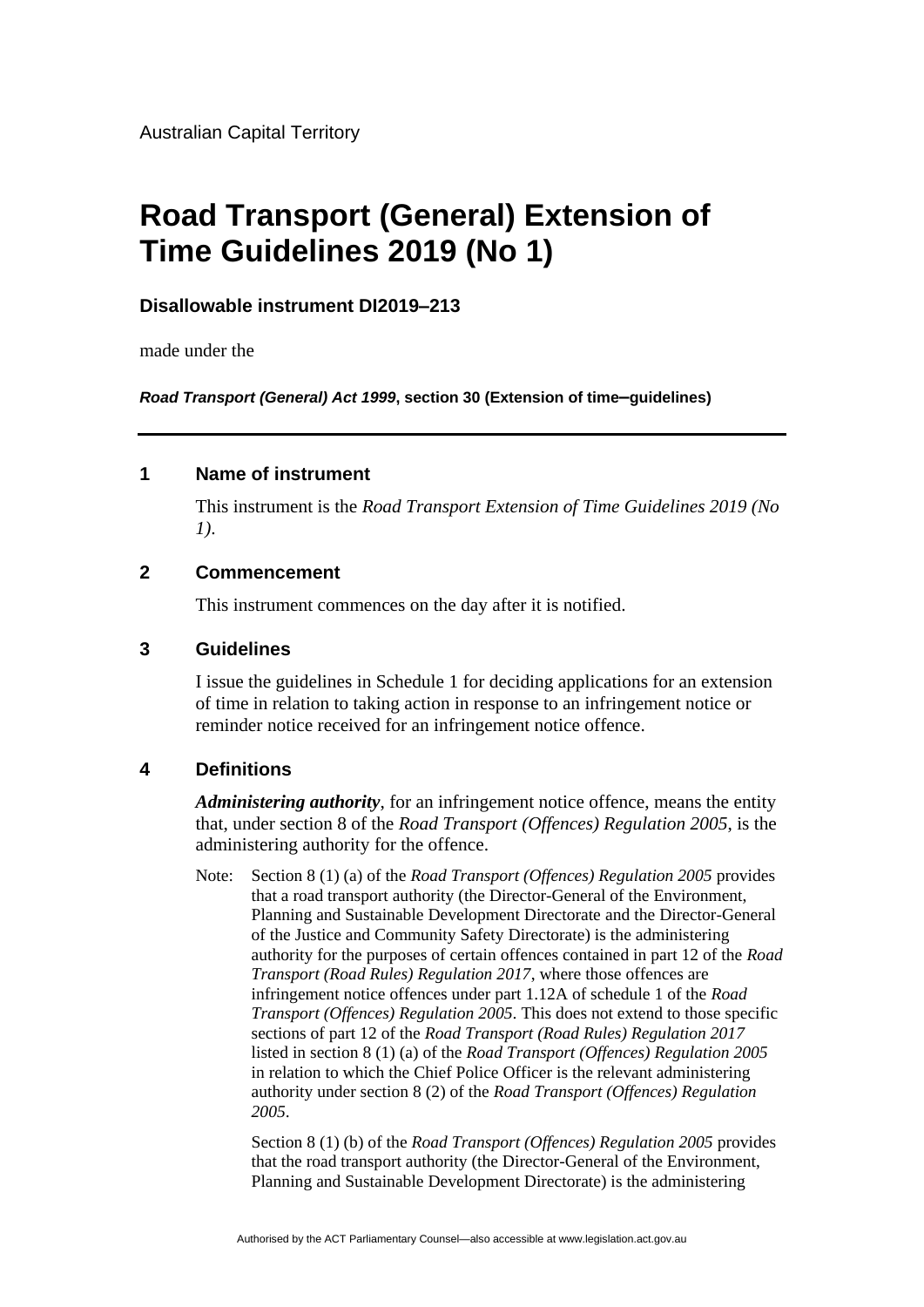authority for the purposes of certain offences contained in division 7.3 of the *Road Transport (Safety and Traffic Management) Regulation 2017*, where those offences are infringement notice offences under part 1.13 of schedule 1 of the *Road Transport (Offences) Regulation 2005*. This does not extend to offences in the *Road Transport (Safety and Traffic Management) Regulation 2017* (which are not contained in division 7.3) in relation to which the Chief Police Officer is the relevant administering authority under section 8 (2) of the *Road Transport (Offences) Regulation 2005*.

Section 8 (1) (c) of the *Road Transport (Offences) Regulation 2005* provides that a road transport authority (the Director-General of the Justice and Community Safety Directorate) is the administering authority for the purposes of certain offences contained in the *Road Transport (Public Passenger Services) Act 2001* and the *Road Transport (Public Passenger Services) Regulation 2002*, where those offences are infringement notice offences under parts 1.10 and 1.11 of schedule 1 of the *Road Transport (Offences) Regulation 2005.*

Which Director-General is the road transport authority is determined by section 16 (3) of the *Road Transport (General) Act 1999* read in conjunction with the *Administrative Arrangements 2019 (No 1)*.

Section 8 (2) of the *Road Transport (Offences) Regulation 2005* provides that the Chief Police Officer is the administering authority for infringement notice offences that are not described in section 8 (1) of the *Road Transport (Offences) Regulation 2005.*

*Infringement notice* – see the *Legislation Act 2001* and section 24 (6) of the *Road Transport (General) Act 1999*

*Infringement notice offence* means an offence mentioned in schedule 1 of the *Road Transport (Offences) Regulation 2005* for which an infringement penalty is provided in column 5 of the item applying to the offence

*Reminder notice* – see section 6 of the *Road Transport (General) Act 1999*

Shane Rattenbury Minister for Justice, Consumer Affairs and Road Safety 18 September 2019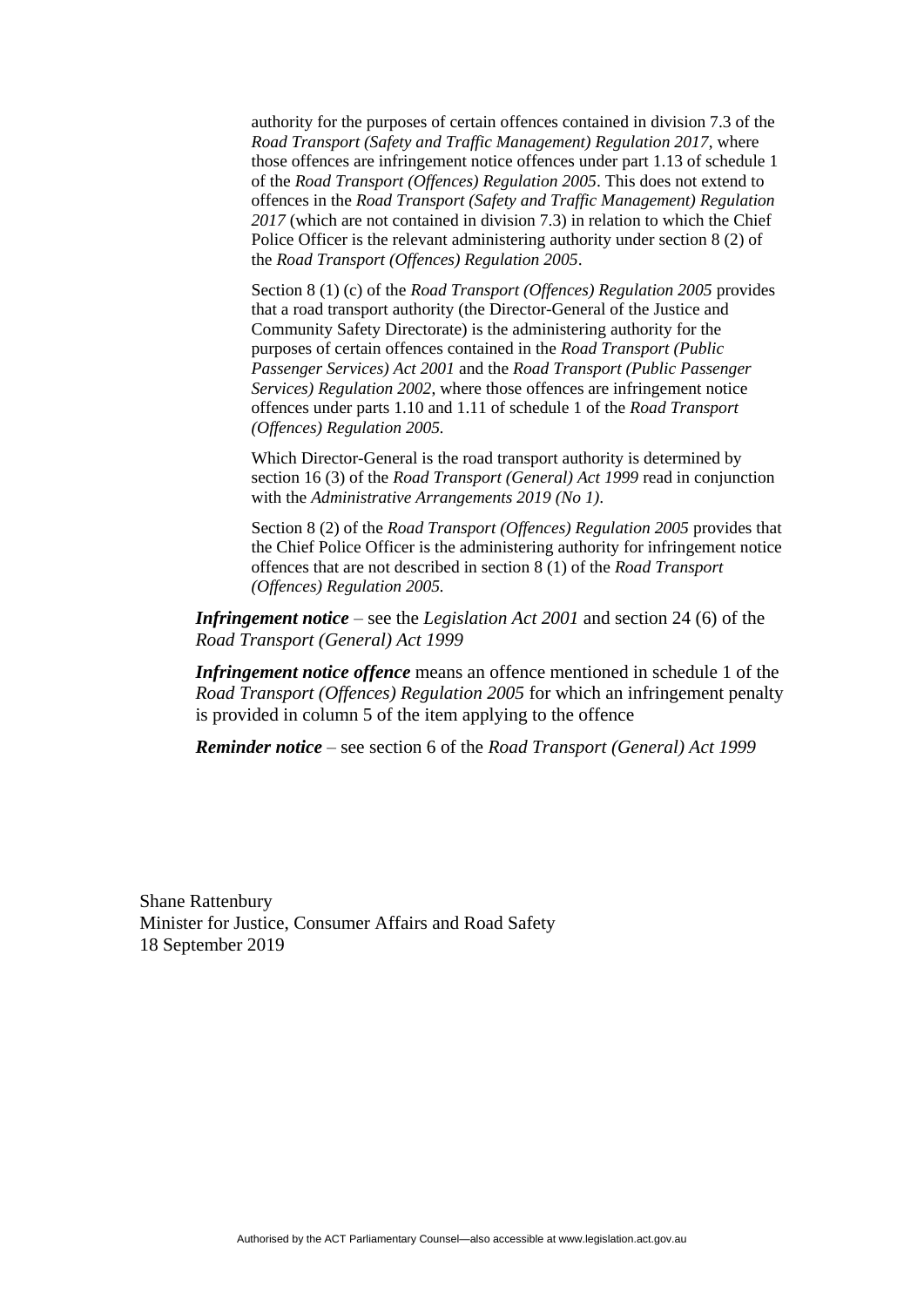# **Schedule 1**

#### **APPLYING FOR AN EXTENSION OF TIME**

A person who receives an infringement notice or reminder notice may apply for an extension of time in order to do one or more of the following in relation to the infringement notice or reminder notice received:

- Pay the infringement notice penalty stated in the notice.
- Apply to the administering authority to enter into an infringement notice management plan or add the infringement notice penalty to an existing infringement notice management plan.
- Apply to the administering authority for waiver of the infringement notice penalty.
- Apply for withdrawal of the infringement notice.
- Give the administering authority an infringement notice declaration asserting that they were not the person who committed the infringement notice offence to which the infringement notice relates.
- Give the administering authority written notice disputing liability.

An application for extension of time can be made either within the timeframe (28 days) in which the person must respond to the infringement notice or reminder notice (*an in-time application*) or outside this period (*an out-of-time application*). The application must be in writing and include any information required by the administering authority.

The maximum amount of time the administering authority may allow for an application for extension of time is 6 months.

Following the processing of an application for an extension of time, the administering authority will provide a letter to the applicant stating the outcome of the application, and, if approved, a revised due date to the applicant. An approved application freezes the infringement notice process at that stage until the extension of time lapses.

If the application is refused, the person must do one of the above not later than 7 days after the applicant is told about the decision and 28 days after the notice to which the application relates was served.

#### **IN-TIME APPLICATIONS**

For an application for an extension of time to be considered made in time, the application must be given or sent (within reasonable expectations that the application would be received by the administering authority within the allowed time) to the administering authority before the end of the allowed time, i.e., within 28 days of service of the infringement notice or reminder notice or any extension of time previously given.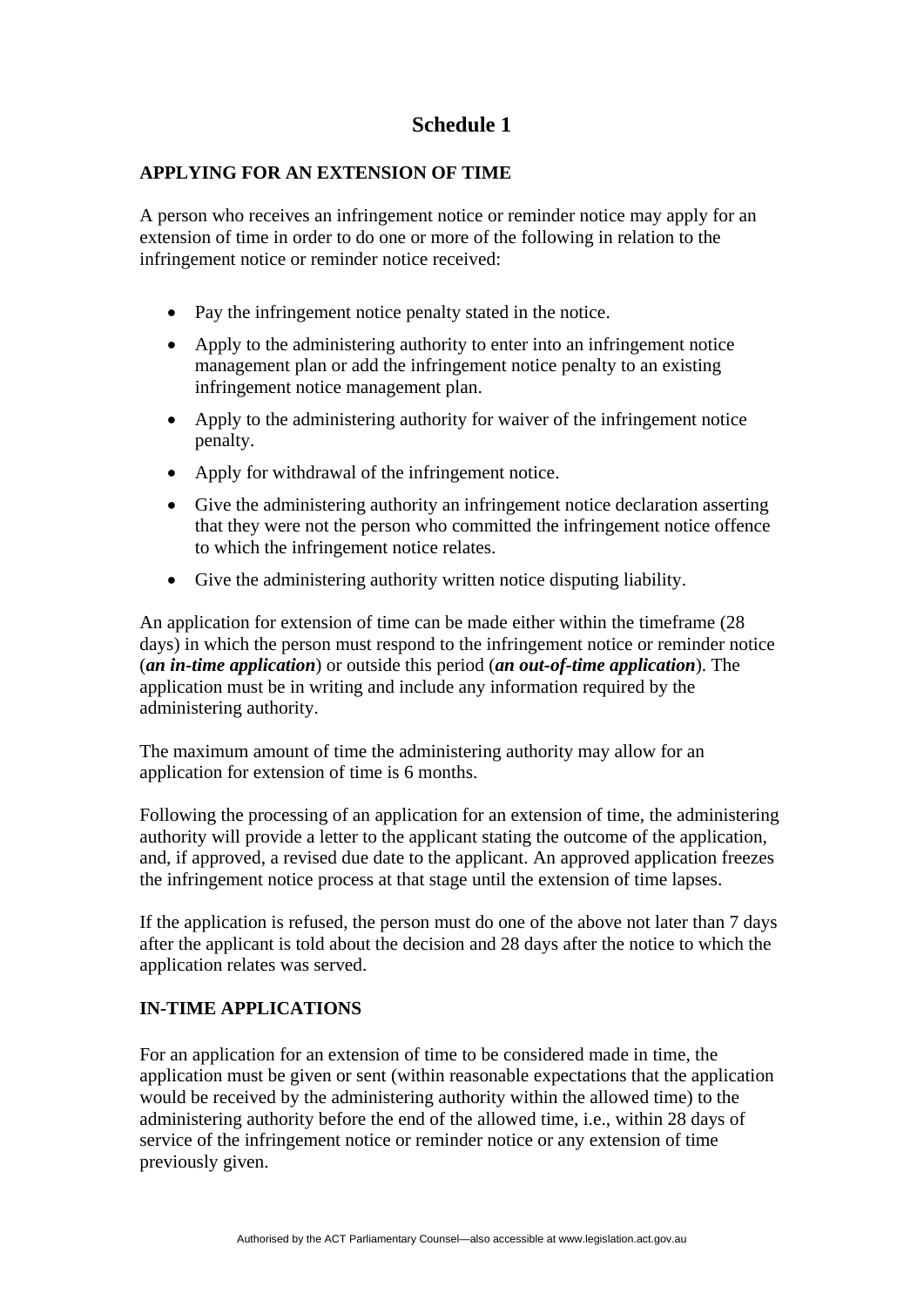When providing an in-time application, an applicant is not required to provide a reason for the requested extension of time.

An extension will be automatically granted if a complete application is made within the allowed timeframe and the requested period of time does not exceed the maximum period of time (6 months) provided for under section 14E of the *Road Transport (Offences) Regulation 2005*, or does not cause an extension to fall outside this timeframe. If no time period is stipulated in an in-time application, the default extension period that will be granted is 60 days.

# **OUT-OF-TIME APPLICATIONS**

An out-of-time application can be made if:

- 1. The person has been served with a reminder notice in relation to an infringement notice of the offence; and
- 2. The person has not done any of the actions set out in section 28 (2) of the *Road Transport (General) Act 1999* [summarised above] in relation to the reminder notice; and
- 3. The time allowed (statutory timeframe plus any extension of time) for doing one of those actions has lapsed.

An application must be in writing, state the special circumstances relied on and include any other information required by the administering authority. The application must be allowed if the administering authority reasonably believes special circumstances justify allowing an extension of time.

Special circumstances can include but are not limited to:

- The applicant had a prolonged absence from the ACT (e.g. was unaware of the issue of the infringement notice or reminder notice).
- The applicant requires additional time to dispute the notice and the period in which the notice can be disputed has not lapsed.
- A severe illness prevented the applicant from making an application in time, including caring responsibilities for a person with a medical condition.
- The applicant was serving a period of imprisonment or was otherwise detained and did not have the capacity to respond to the infringement notice or reminder notice.
- The infringement notice or reminder notice was not received.
- An application was sent in time with a reasonable expectation that the application would be received within the allowed time, but it was not received by the administering authority within the allowed time and this was outside the control of the applicant.
- Other personal circumstances exist that prevented the applicant from applying for an extension of time in time, for example, the death of a relative.
- The applicant is currently experiencing temporary financial hardship.